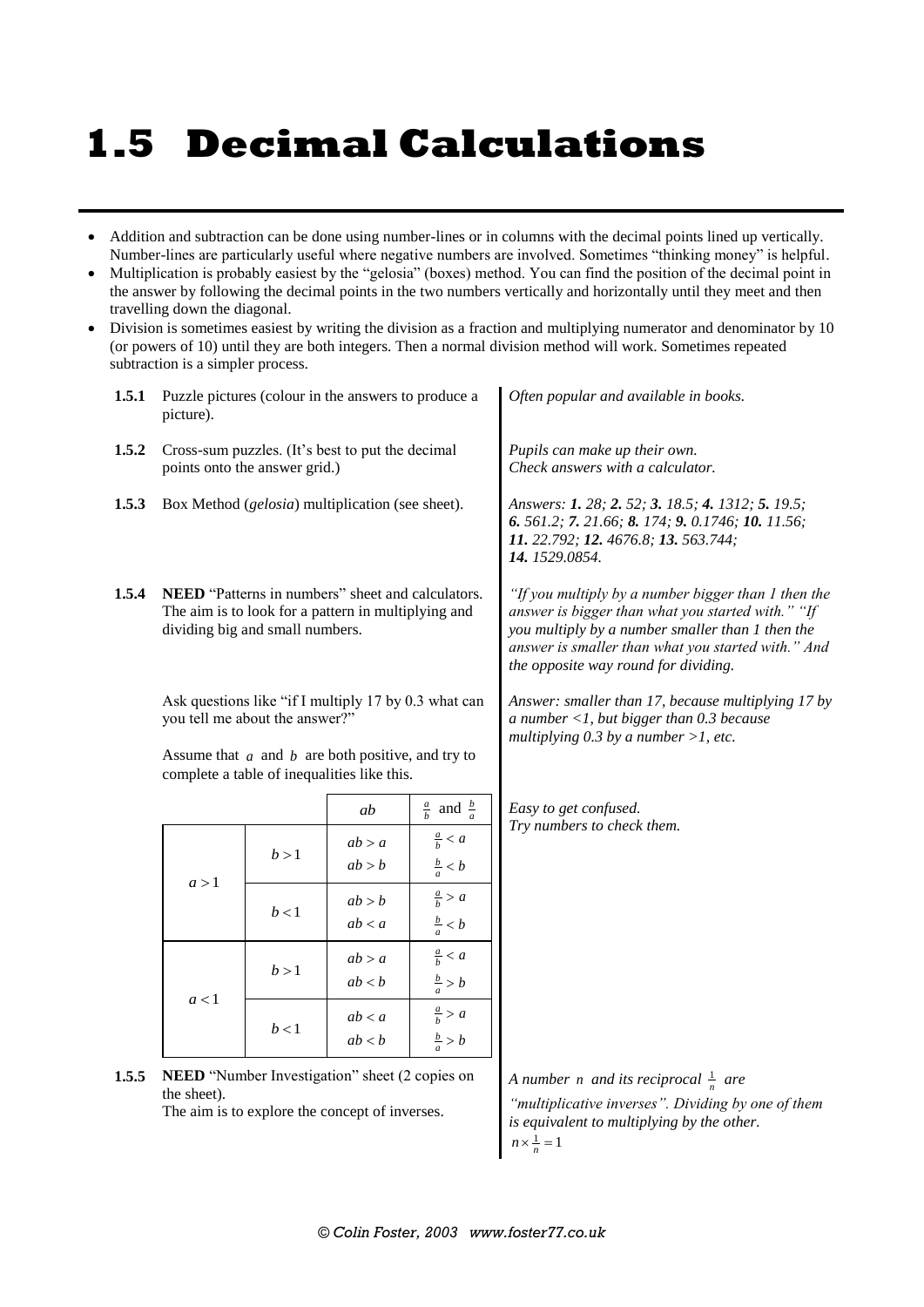## *Box Method Multiplication*

Use the "box method" to work out these multiplications. Write the answers after the equals signs.

- **1**  $14 \times 2 =$  **2**  $13 \times 4 =$  **3**  $3.7 \times 5 =$ **4**  $82 \times 16 = 5$   $7.5 \times 2.6 = 6$   $92 \times 6.1 = 6$ **7**  $0.38 \times 57 =$  **8**  $2.9 \times 60 =$  **9**  $0.18 \times 0.97 =$ **10**  $8.5 \times 1.36 =$  **11**  $4.4 \times 5.18 =$  **12**  $63.2 \times 74 =$ (careful!)
	-



- **13**  $178.4 \times 3.16 =$  **14**  $2.839 \times 583.6 =$ 
	-







*© Colin Foster, 2003 www.foster77.co.uk*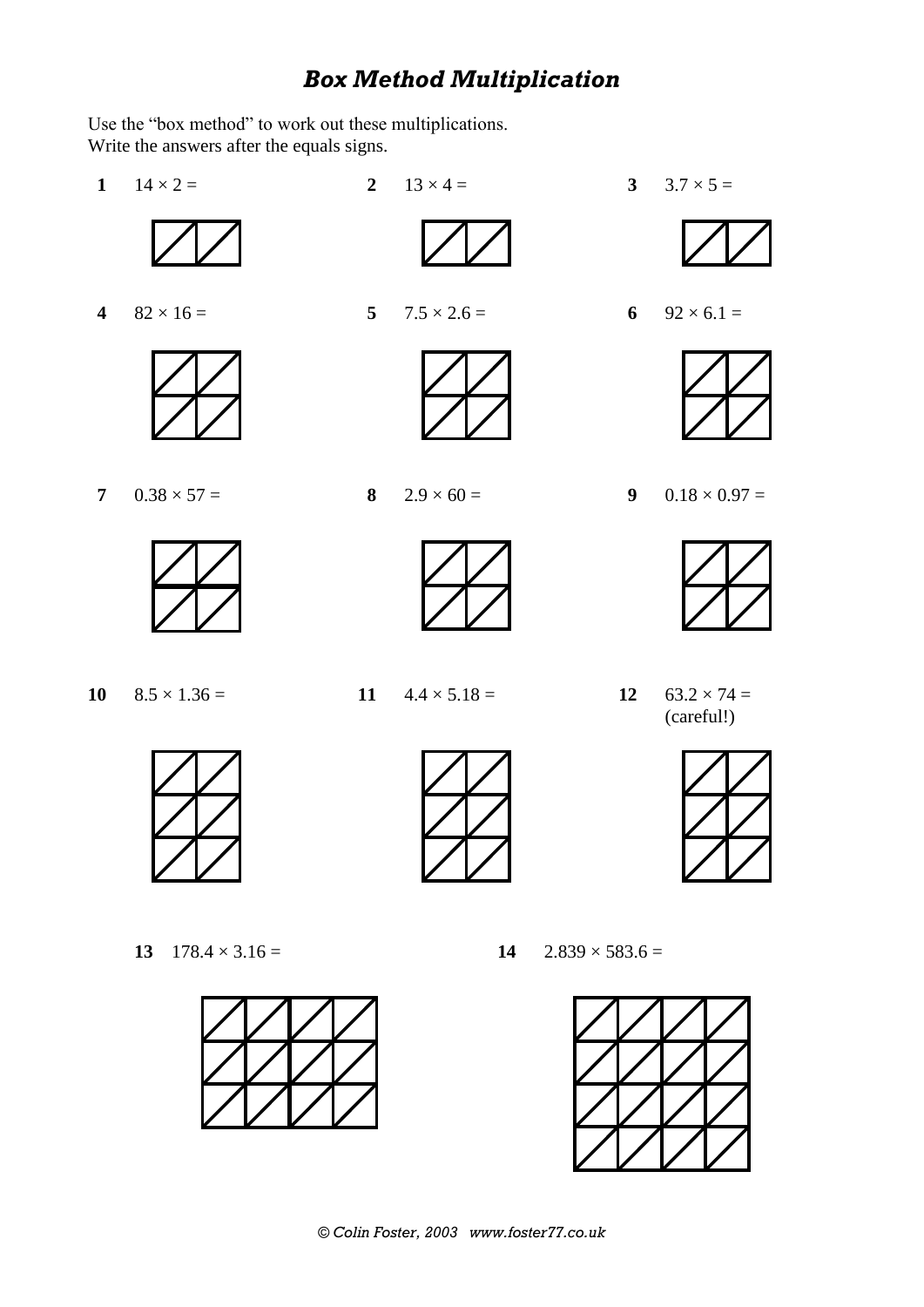

*© Colin Foster, 2003 www.foster77.co.uk*